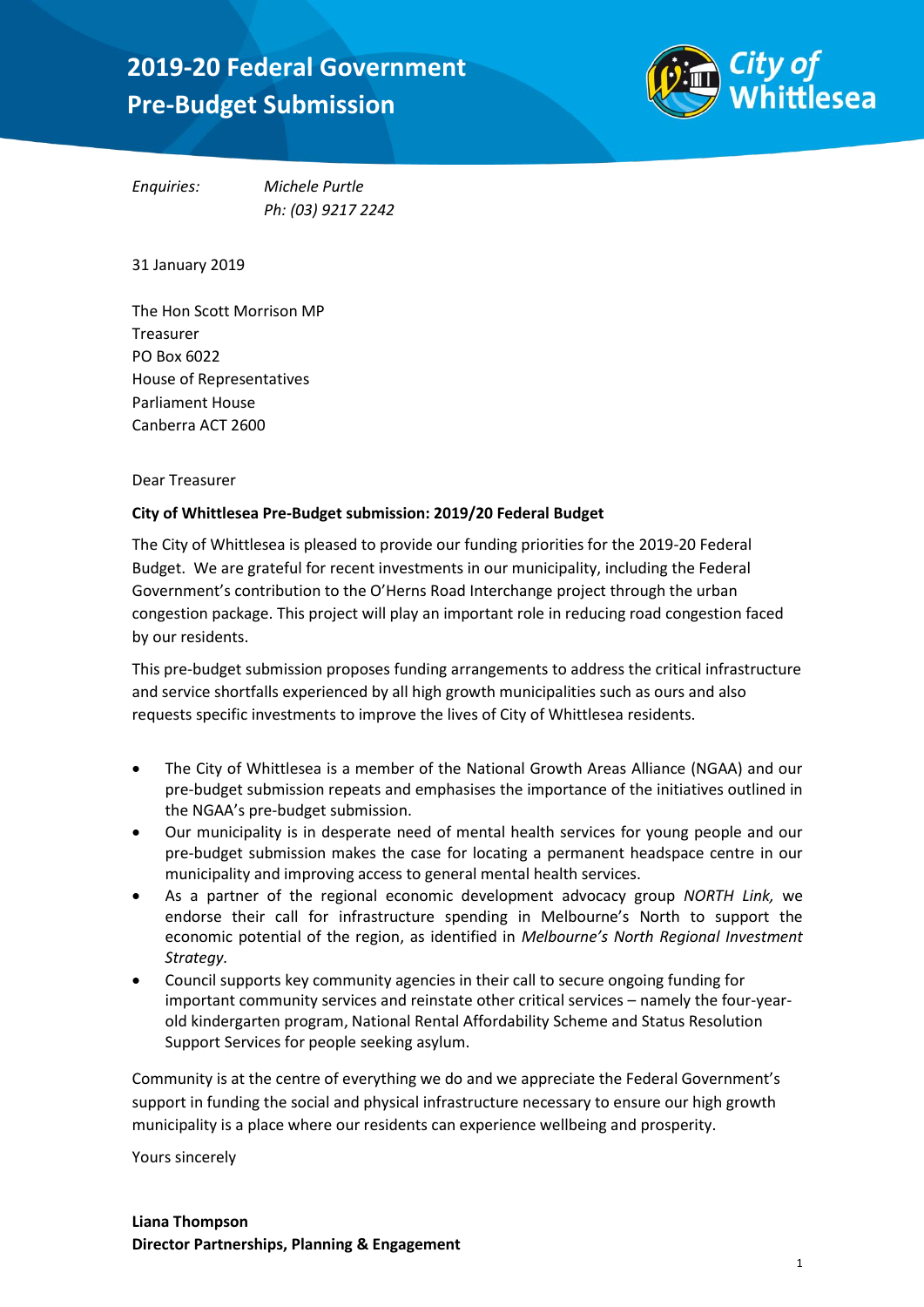

## **Whittlesea 2040: A Place For All**

Our community's vision for the City of Whittlesea in 2040 is simple: *A Place For All.* To realise this, four priority areas have become our shared goals: connected communities; liveable neighbourhoods, strong local economy and sustainable environment.

Through the Federal and State Governments and the City of Whittlesea working and investing together, we can achieve our community's simple vision.

More information about our community vision is available by reading Whittlesea 2040: A Place [For All.](https://www.whittlesea.vic.gov.au/media/3753/whittlesea-2040-a-place-for-all.pdf)

## **REQUEST ONE: Construction of the E6 Freeway**

Construction of the 23 kilometre E6 Freeway from the Hume Freeway to the M80 Ring Road will provide a north-south corridor through the heart of the municipality and connect future growth areas throughout the Northern Growth Corridor, which is forecast to accommodate more than 260,000 people and 83,000 jobs.

The Northern Growth Corridor will have a key role as an international and interstate gateway due to its connection with Melbourne Airport and the future Melbourne-Sydney-Brisbane rail line and Beveridge Intermodal Freight Terminal. The economic prosperity of this corridor will be boosted by the E6 Freeway and its link to the Outer Metropolitan Ring.

The E6 Transport Corridor has been designed as a six lane freeway since 2009, extending 23 kilometres from the Metropolitan Ring Road to Beveridge/ Kalkallo connecting to the Outer Metropolitan Ring Road (OMR) Transport Corridor and the Hume Freeway.

The proposed OMR is a major freeway and potential rail route that will connect the outer western port area of Melbourne, Geelong and Avalon Airport with the Hume Freeway. It has the potential to significantly enhance the accessibility of the northern part of the Hume Corridor to major transport hubs like the future Beveridge Interstate Freight Terminal in Mitchell Shire. The E6 Freeway will provide a continuous north-south route capable of carrying more than 80,000 cars per day. Our communities have shown overwhelming support for the development of the E6 Transport Corridor as a freeway rather than an arterial road.

The E6 will also accommodate employment growth within the Cooper Street Employment Precinct, the Melbourne Wholesale Market, Northern Hospital and Epping Central Metropolitan Activity Centre. This precinct accommodates around 11,740 jobs (ABS Census 2016).<sup>1</sup>

#### **2019/20 Federal Government Budget request**

A **Federal Government** commitment to construct the E6 Freeway ahead of the current nominated 15 to 30 year timeframe currently proposed. Land along this route is already reserved and there are no known impediments to building this road.

Refer to our [evidence based fact sheet](https://www.whittlesea.vic.gov.au/media/3952/roads-fact-sheet_e6-freeway_f.pdf) for more information.

<u>.</u>

<sup>1</sup> Australian Bureau of Statistics, Census 2016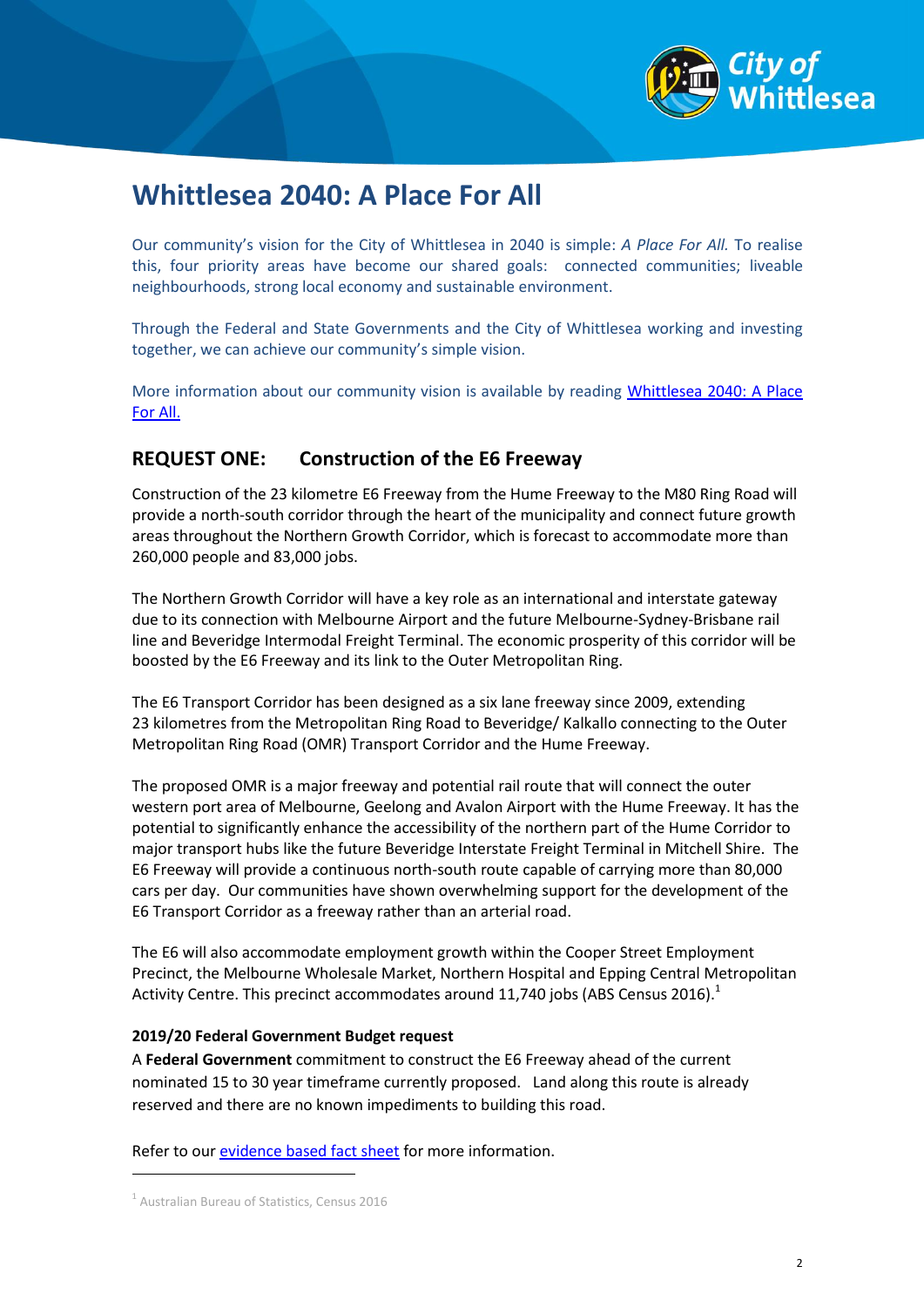

## **REQUEST TWO: Wollert Rail**

The Epping North community is burdened with significant traffic congestion and poor access to public transport, with many facing a two hour one-way commute to work.

Construction of a rail line to Wollert will remove 2000 cars off the heavily congested local roads every hour and improve the liveability for one of Australia fastest growing areas.

This project is to connect the Epping North and Wollert growth corridor- forecast to triple by 2041- to jobs and opportunities in the Melbourne CBD and locally precincts including the Cooper Street employment area, Northern Hospital and Pacific Epping. This project will reduce congestion, long commutes and overcrowding on the South Morang/Mernda rail service.

A train line extension is essential within the next ten years as the population is expected to rapidly grow from 32,600 in Epping North and 280 in Wollert in 2018, to approximately 94,600 people living in these areas by 2041.

Infrastructure Victoria's 30 Year Infrastructure Strategy recommended that a feasibility study on '*Wollert public transport links'* be completed within the next five years. The State Government adopted this recommendation and timeframe in their Victorian Infrastructure Plan (2017). It is critically important that the feasibility study be developed as soon as possible to provide analysis on:

- The ability of the rail network, from Clifton Hill Junction to Flinders Street Station, to accommodate additional services
- The provision of Metro 2 tunnel
- How the newly proposed outer suburban rail loop can support the construction of a rail service to Wollert.

#### **2019/20 Federal Government Budget request**

- A **Federal Government** investment is needed to undertake a feasibility study into how the existing rail network and any future rail projects could support a new rail line to Wollert.
- A **Federal Government** contribution towards acquisition of the final 14 per cent of land required for the designated Wollert Rail Corridor.

Refer to our [evidence based fact sheet](file://whittlesea/data/PARTNERSHIPS/COMMUNICATIONS/_PUBLIC/TEMP/Advocacy/State%20Election%20Factsheets/PUBLIC%20TRANSPORT%20Fact%20sheet_Wollert%20Train%20line_F.pdf) for more information.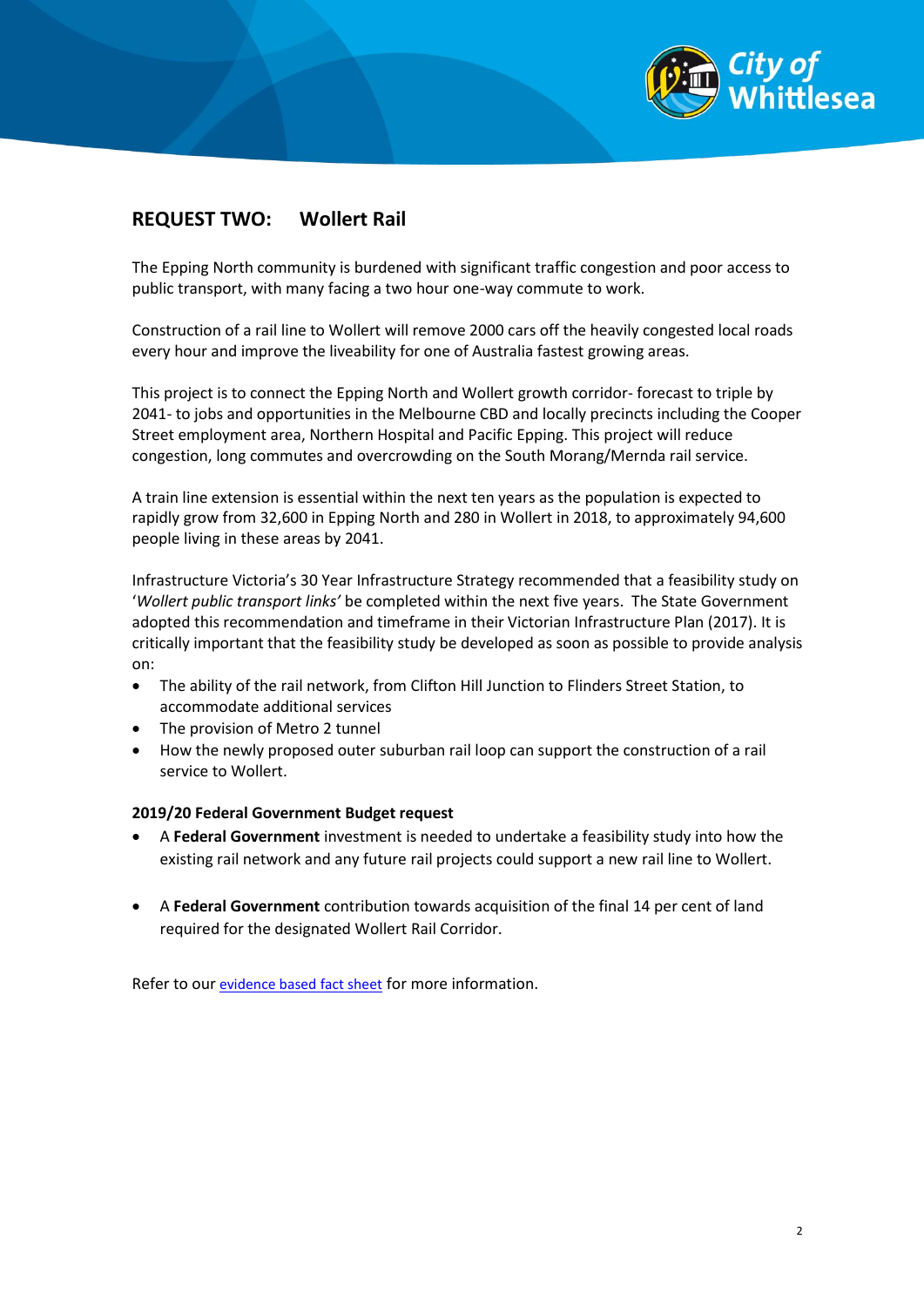

### **REQUEST: Mernda aquatic and leisure centre**

The Mernda aquatic and leisure centre has been identified as a key Council priority to address inadequate recreational infrastructure and combat higher than average chronic health disease for our growing community.<sup>2</sup>

The population of Mernda/Doreen is expected to reach 58,000 people by 2041. $^3$  The closest aquatic and leisure facility is located more than 10 kilometres away and takes longer than 20 minutes to access on heavily congested roads. A sample survey of residents identified that more than three quarters do not frequent an aquatic facility because of this travel distance and time.<sup>4</sup>

The centre will cost \$50 million and is expected to attract between 500,000 and 550,000 visits per annum. It will include:

- Swimming pools including a warm water exercise pool, water play pool and learn to swim pool
- Gymnasium
- Program rooms
- Health consulting rooms
- Steam room and sauna
- Indoor sports courts
- Outdoor sports courts

Whittlesea residents have higher rates of Type 2 diabetes, high blood pressure and osteoporosis in comparison to the Victorian average.<sup>5</sup> To combat this, Council has identified health and wellbeing as a priority indicator in its community vision *Whittlesea 2040: A Place For All.*

The vision identifies the need to enhance opportunities for residents to be more physically active, by addressing barriers to active participation in physical recreation activities.

Residents in this area are predominantly car dependent and face lengthy commuting times and distances. This limits access to social networking, recreational activity and time spent with family.

Alongside the health and wellbeing benefits, this facility will also improve social connections and cohesion for this diverse community.

#### **2019/20 Federal Budget request**

 A **Federal Government** investment of \$10 million towards construction of the Mernda Aquatic and Indoor Sports Centre is required. Land has been purchased by Council and a masterplan developed for the site. Joint funding from all levels of government is sought. The long-term vision for the site is for a sporting hub with the aquatic and leisure centre at the heart surrounded by sporting fields and outdoor recreational opportunities.

<u>.</u>

<sup>2</sup> 2014 Major Leisure and Aquatics Facilities Strategy and Indoor Facility Feasibility Study.

<sup>3</sup> Atlas id (2017). *City of Whittlesea Mortgage Stress.* [accessed October 2017].

<sup>4</sup> Mernda Aquatic Centre Planning Study

<sup>5</sup> Active Whittlesea Strategy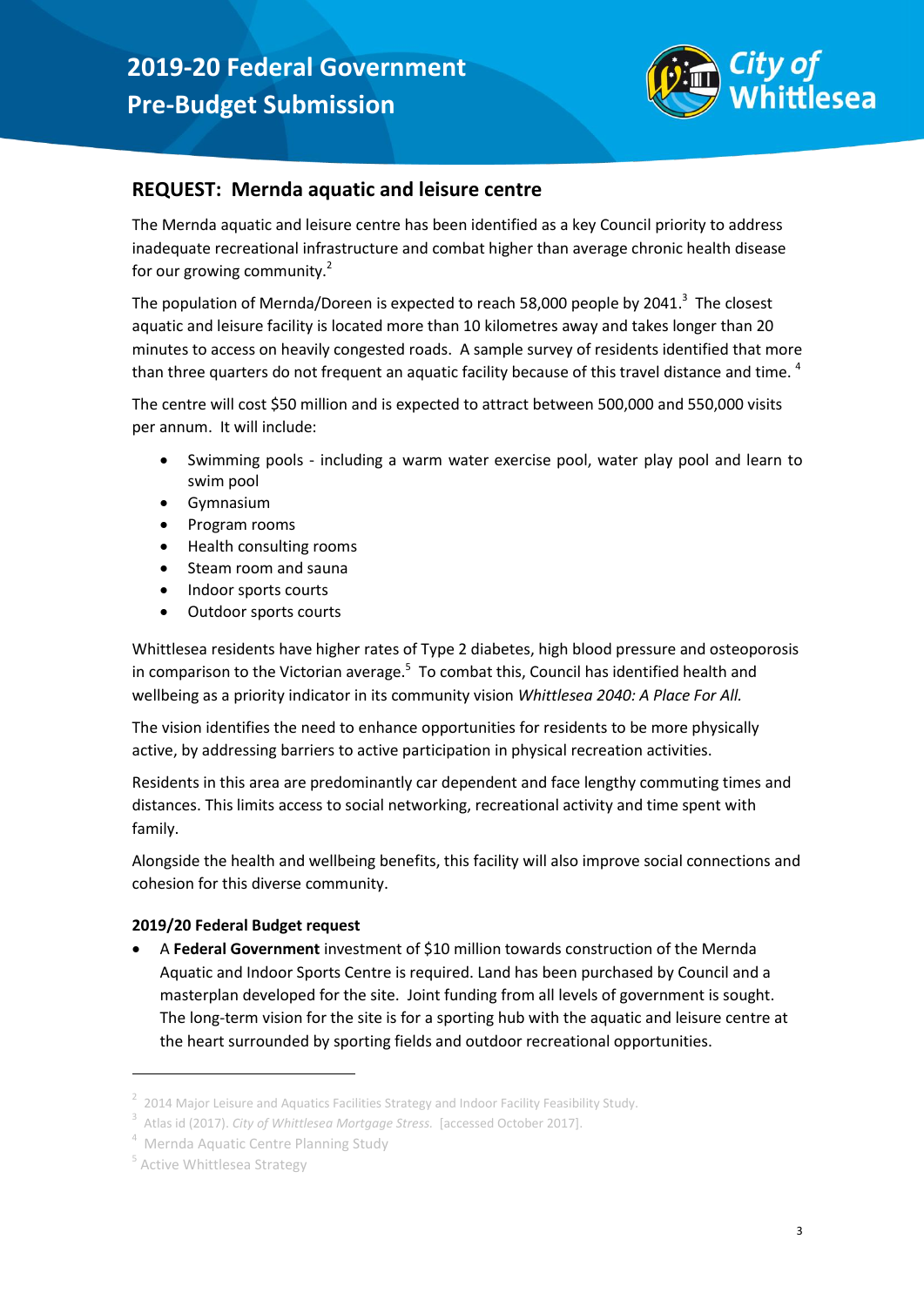

## **REQUEST THREE: Mernda Town Centre**

The '30 minute cities' concept proposed by the National Growth Areas Alliance reaffirms the need for cornerstone town centre projects like Mernda Town Centre to help address social disadvantage as well as assist in demonstrating best practice growth area development.

The **30 minute city** demands a new urban configuration where residents can access work, study, cultural and recreational facilities and essential services such as healthcare within 30 minutes. Anchored in enhancing living with appropriate green space at the neighborhood level, the 30 minute city aims to reduce congestion and emissions, and return time to residents for greater social connectivity, health and well-being.

Mernda Town Centre has been identified as a major activity centre since the 1990s. With the exception of a railway station, the town centre remains undeveloped. The town centre sits at the core of the Mernda Doreen Growth Corridor. The current population of the corridor is more than 49,000 people, and is forecast to grow steadily over the next ten years before reaching its peak in 2028 of 64,148 residents.

The service and infrastructure in the town centre will play a regional role not only servicing the residents of Mernda and Doreen but also residents in the nearby Whittlesea Township and the northern areas of the Shire of Nillumbik.

Mernda Town Centre is intended to be a significant hub with a wide geographic reach and a mixture of uses including retail, agribusiness, rail station, community facilities, open space and housing. The package of related works requiring investment includes:

- Space for health and human service provision
- Social and affordable housing
- Road duplication
- employment hubs
- Business incubator and co-working space
- Library and performing arts centre
- Regional recreation and fitness hub
- Community hospital (Tier 2 Primary Health Care Service)
- Post-secondary education

#### **2019/20 Federal Government Budget request**

 A **Federal Government** funding contribution towards the \$250 million needed to complete the Mernda Town Centre (\$100 million for mixed use town centre, \$100 million for road, bicycle and pedestrian infrastructure upgrades and \$70 million for community facilities).

More information is available from the [Transformational Infrastructure Projects](https://ngaa.org.au/application/third_party/ckfinder/userfiles/files/PRINT_Transformational%20Infrastructure%20Projects.pdf) discussion paper.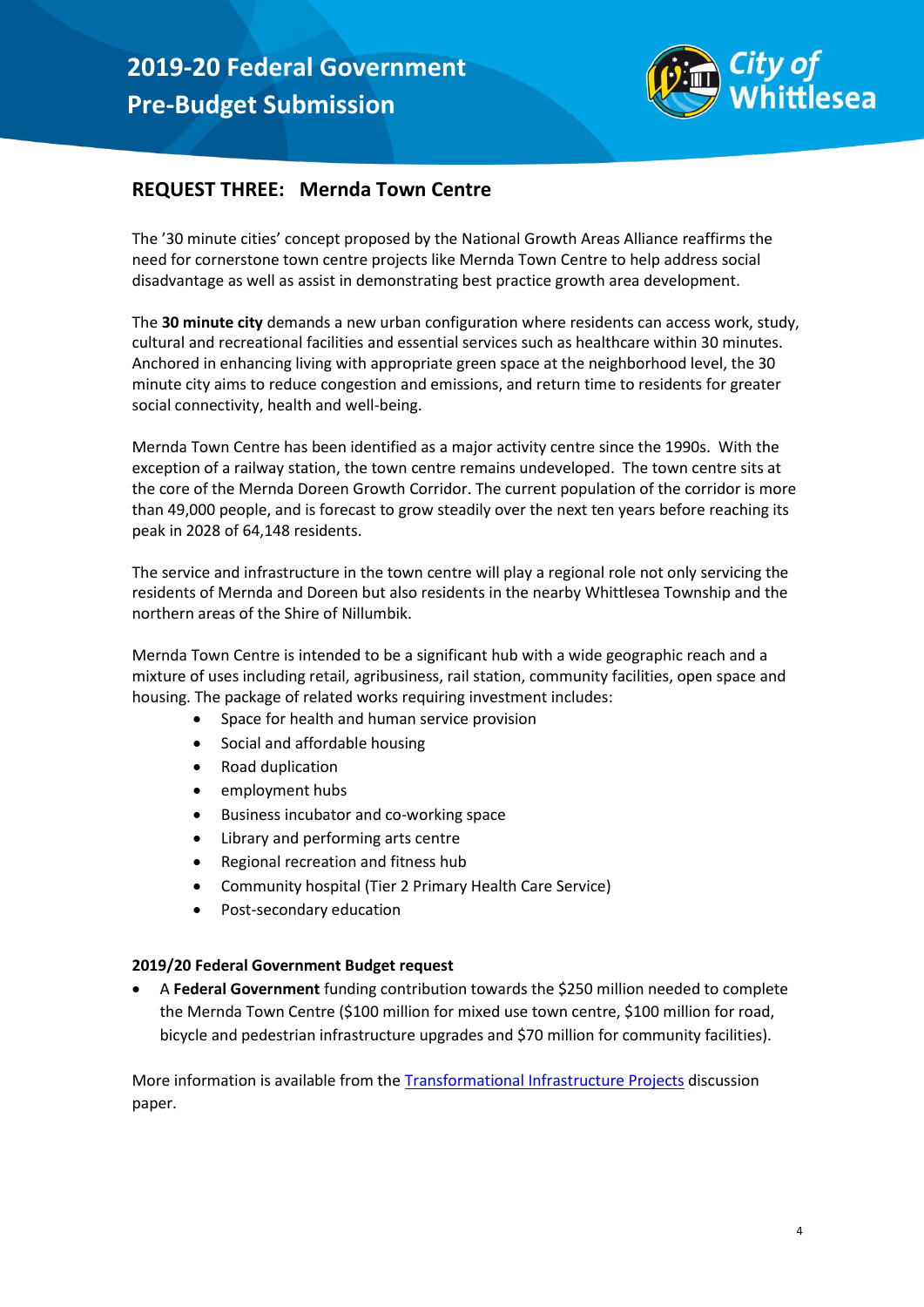

## **REQUEST FOUR: Bring mental health services within reach**

The City of Whittlesea faces inequitable and poor access to health and human services, particularly mental health services according to our 2017 Human Services Needs Analysis. Investment is required for ongoing service provision which is equitable and proportionate to the level of need and vulnerability of specific demographic groups within the community.

#### **Youth Mental Health**

Last year's Federal Budget allocated funding through the Eastern Melbourne Primary Health Network to headspace Greensborough to pilot an outreach site for their service at the EDGE youth facility in South Morang for 12 months. Demand for the service has indicated the need to secure ongoing funding for a permanent service to be located in the City of Whittlesea.

If the South Morang headspace outreach site was to cease waiting lists for support and counselling services for young people in Whittlesea would blow out to more than six months.

The Eastern Melbourne Primary Health Care Network (EMPHN) Needs assessment (2016) identifies Whittlesea as having the highest rate of people aged over 18 years with high or very high psychological distress.<sup>6</sup> Our psychological distress rating for this group is above the Victorian average and we have the highest rate of emergency department presentations with anxiety in the EMPHN catchment.<sup>7</sup>

#### **Access to Mental Health for the wider community**

The Eastern Melbourne Primary Health Network (EMPHN) Integrated Mental Health and AOD Service Atlas <sup>8</sup> has identified:

- Significant gaps in services in the City of Whittlesea relative to other areas in the EMPHN catchment, and
- Uneven distribution of services across the EMPHN catchment, with clustering of services in inner suburban locations and significant service gaps in the outer northern LGAs
- A higher proportion of vulnerable groups/at risk demographics in the City of Whittlesea compared to other LGAs which fall within the EMPHN catchment.

#### **2019/20 Federal Government Budget request**

<u>.</u>

- A **Federal Government** commitment to provide ongoing funding to establish a permanent location to house headspace in South Morang.
- A Federal Government investment allocation which takes into consideration population growth and the proportion of vulnerable groups at higher risk of poorer mental health outcomes which are increasingly located in outer growth areas due to housing affordability.

<sup>6</sup> Victoria State Government, Department of Health and Human Services, *Rental Report time series data, Affordable lettings by local government area - June 2017,* LGA affordable, all bedrooms.

<https://www.dhhs.vic.gov.au/publications/rental-report> [accessed Oct 2017].

<sup>7</sup> Victoria State Government, Department of Health and Human Services, *Rental Report time series data, Affordable lettings by local government area - June 2017,* LGA affordable, all bedrooms.

<https://www.dhhs.vic.gov.au/publications/rental-report> [accessed Oct 2017].

<sup>8</sup> [Bell,T., Stretton, A., Mendoza, J & Salvador-Carulla, L \(2018\) EMPHN Integrated Mental Health and AOD Service Atlas](https://www.emphn.org.au/images/uploads/files/20180516-Final-Atlas-Report-EMPHN_July-2018-1.pdf)  (East & [North East\) Final report. ConNetica, Sunshine Coast Qld.](https://www.emphn.org.au/images/uploads/files/20180516-Final-Atlas-Report-EMPHN_July-2018-1.pdf)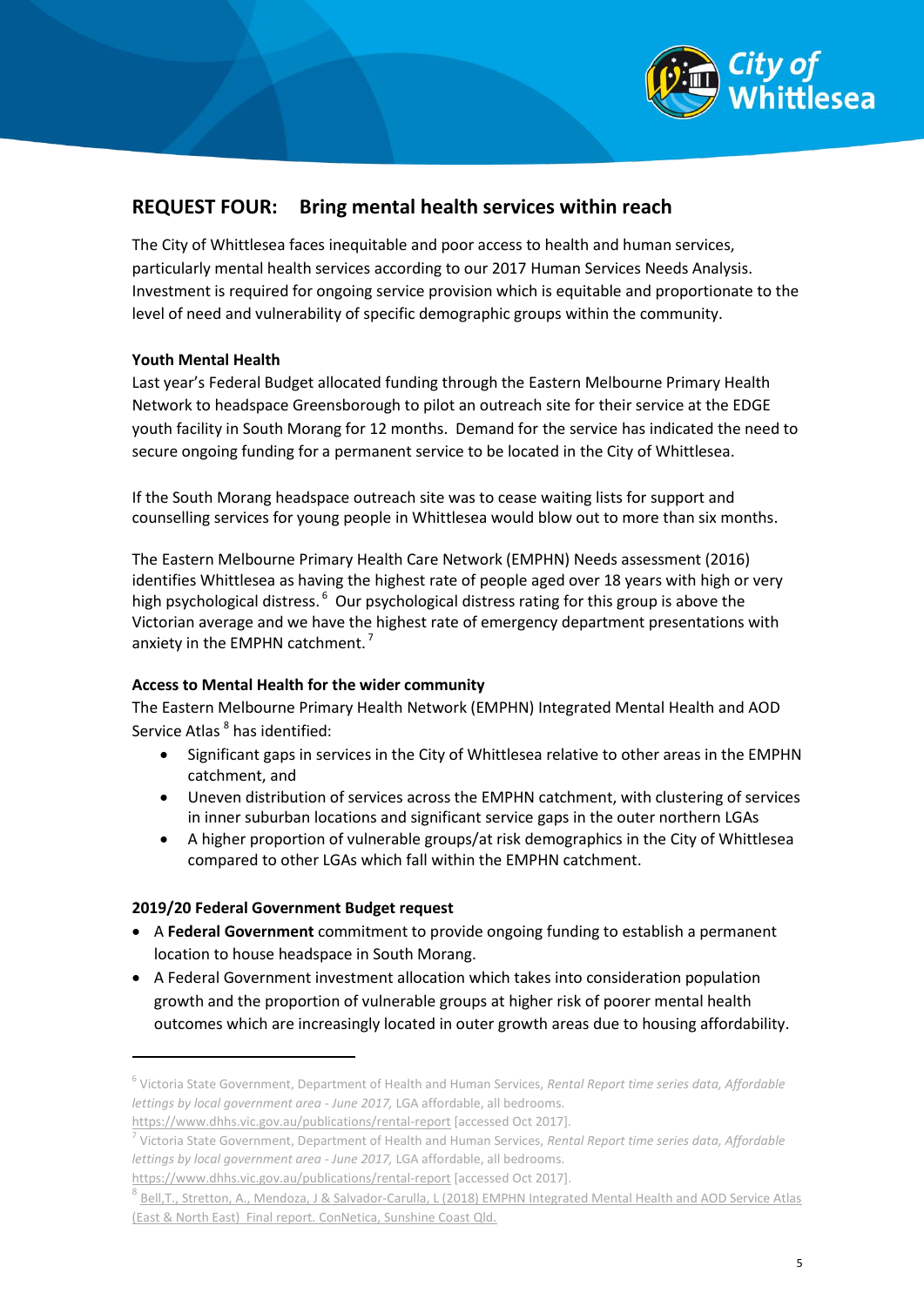

## **REQUEST FIVE: Jobs and business growth for Melbourne's North**

Our Economic Development Strategy outlines our vision to attract 10,000 new jobs to the City of Whittlesea over the next five years. Council is committed to supporting businesses to grow and prosper, giving the community access to a range of local jobs in a strong local economy. Enabling Melbourne's North to reach its economic potential is critical to business growth and jobs creation.

*Melbourne's North Regional Investment Strategy* identifies that Melbourne's North is growing rapidly with enormous investment potential but requires increased infrastructure spending by State and Federal Governments.

The report, commissioned by NORTH Link highlights that Melbourne's North has been historically underinvested in public and private infrastructure compared to the rest of Melbourne as a whole. Faster-than-expected population and industry growth requires infrastructure planning and build to be brought forward.

In response, the report recommends a commitment by State and Federal Governments to the following infrastructure projects:

- Investment of Food and Beverage Precinct on 51 hectares of land adjacent to Melbourne Wholesale Market
- Fast-tracking development of the Beveridge Intermodal Freight Hub to best connect future industry hubs and Melbourne Airport and the Food and Beverage Hub
- Fast-tracking further development of Melbourne Airport
- The Latrobe National Employment Cluster
- Access to High Speed Broadband investment into a Data Analytics Hub
- Nature and Arts Tourism industry development
- Fast track funding for Broadmeadows, Epping and Greensborough MACs and La Trobe NIEC

The report also recommends that government encourage the following growth areas for Melbourne's North:

- Food and beverage manufacturing and supply chain
- Agritech and Foodtech
- Freight and Logistics
- Health and Wellbeing
- Advanced Manufacturing
- Visitor Economy
- Digital Economy and Professional Services.

#### **Federal Government 2019/20 Budget request**

- A **Federal Government** investment is sought towards infrastructure programs identified in Melbourne's North Regional Investment Strategy.
- A **Federal Government** commitment to encourage growth in key growth areas identified for Melbourne's North.

Refer to [Melbourne's North Regional Investment Strategy](http://melbournesnorth.com.au/wp-content/uploads/2018/10/Investment-Attraction-Strategy.pdf) for more information.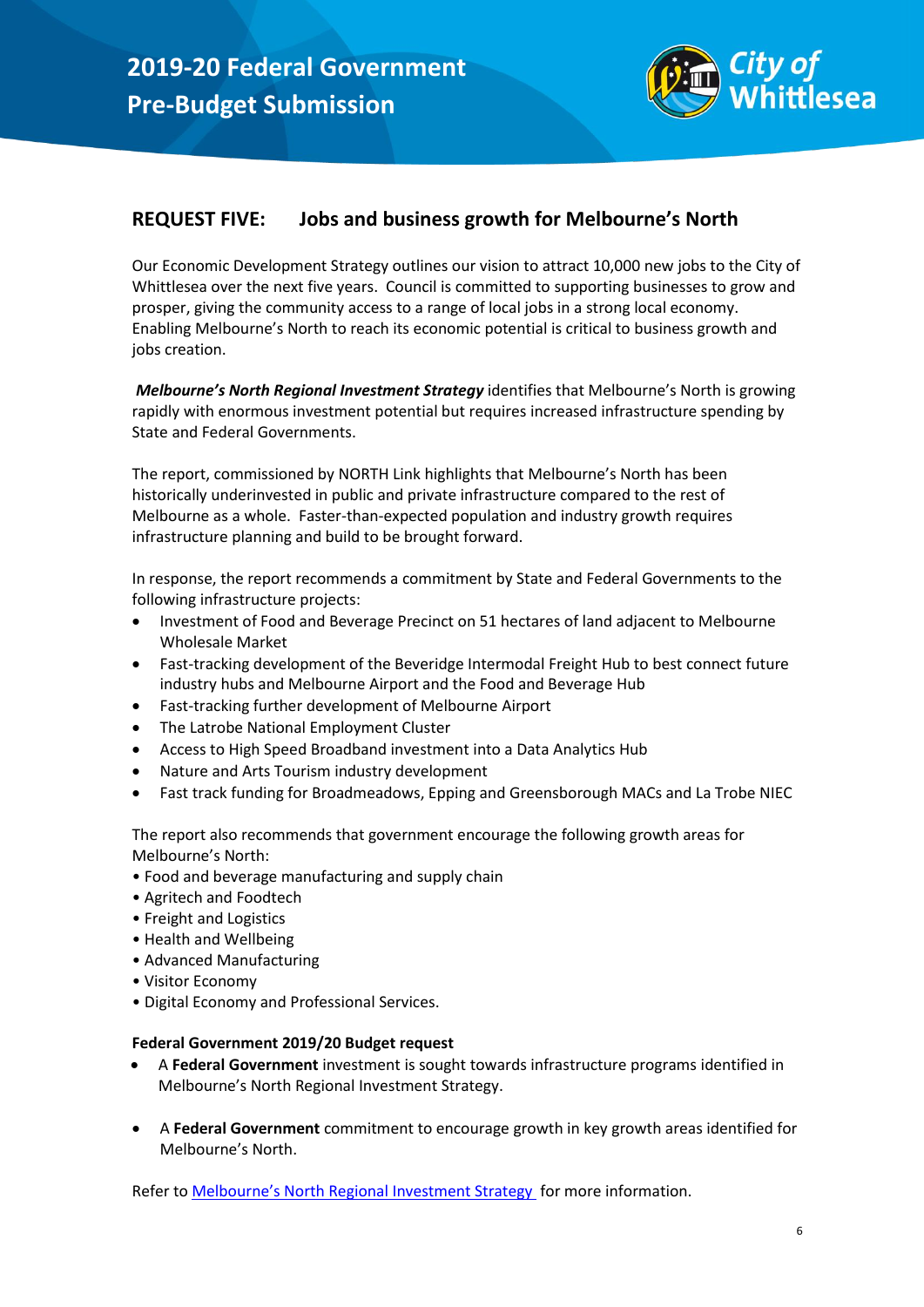

## **REQUEST SIX: Access to 15 hours of kindergarten**

Under the National Partnership Agreement, the Federal Government provides about one-third of the funding for 15 hours of preschool and the Victorian Government contributes two thirds.

The community and local government provide additional funding through parent fees, fundraising and council support to meet the government shortfall.

The National Partnership Agreement for this funding expires in December 2019. If funding ceases Victorian kindergartens will miss out on annual funding of \$100 million, resulting in every kindergarten child losing the equivalent of one day of funded kindergarten per week.

This would be an added financial burden on local families who would need to fund the extra day of kindergarten or subsequent childcare. Fourteen per cent of households in the City of Whittlesea are experiencing mortgage stress<sup>9</sup> and 32 per cent are experiencing rental stress,  $^{10}$ rates that are significantly higher than for Greater Melbourne (11 per cent and 27 per cent respectively).

Any Federal Government funding cut would further disadvantage the children who need kindergarten education the most. Early childhood education is critical for all children - it transcends disadvantage and gives children a greater chance of success in life. $^{11}$ 

Continual short-term funding arrangements also makes it difficult for councils and kindergartens to plan, and is disruptive for parents.

#### **2019/20 Federal Budget requests**

1

 A Federal Government investment is sought for ongoing funding of five hours of four-yearold kindergarten per week for every child.

More information is available from [www.mav.asn.au/news-resources/campaigns/kindergarten](http://www.mav.asn.au/news-resources/campaigns/kindergarten)

<sup>&</sup>lt;sup>9</sup> Atlas id (2017). *City of Whittlesea Mortgage Stress*. [accessed October 2017].

<sup>10</sup> Atlas id (2017). *City of Whittlesea Rental Stress.* [accessed October 2017].

<sup>11</sup> Early Learning: Everyone Benefits (2017). *State of early learning in Australia 2017.* Canberra, ACT: Early Childhood Australia.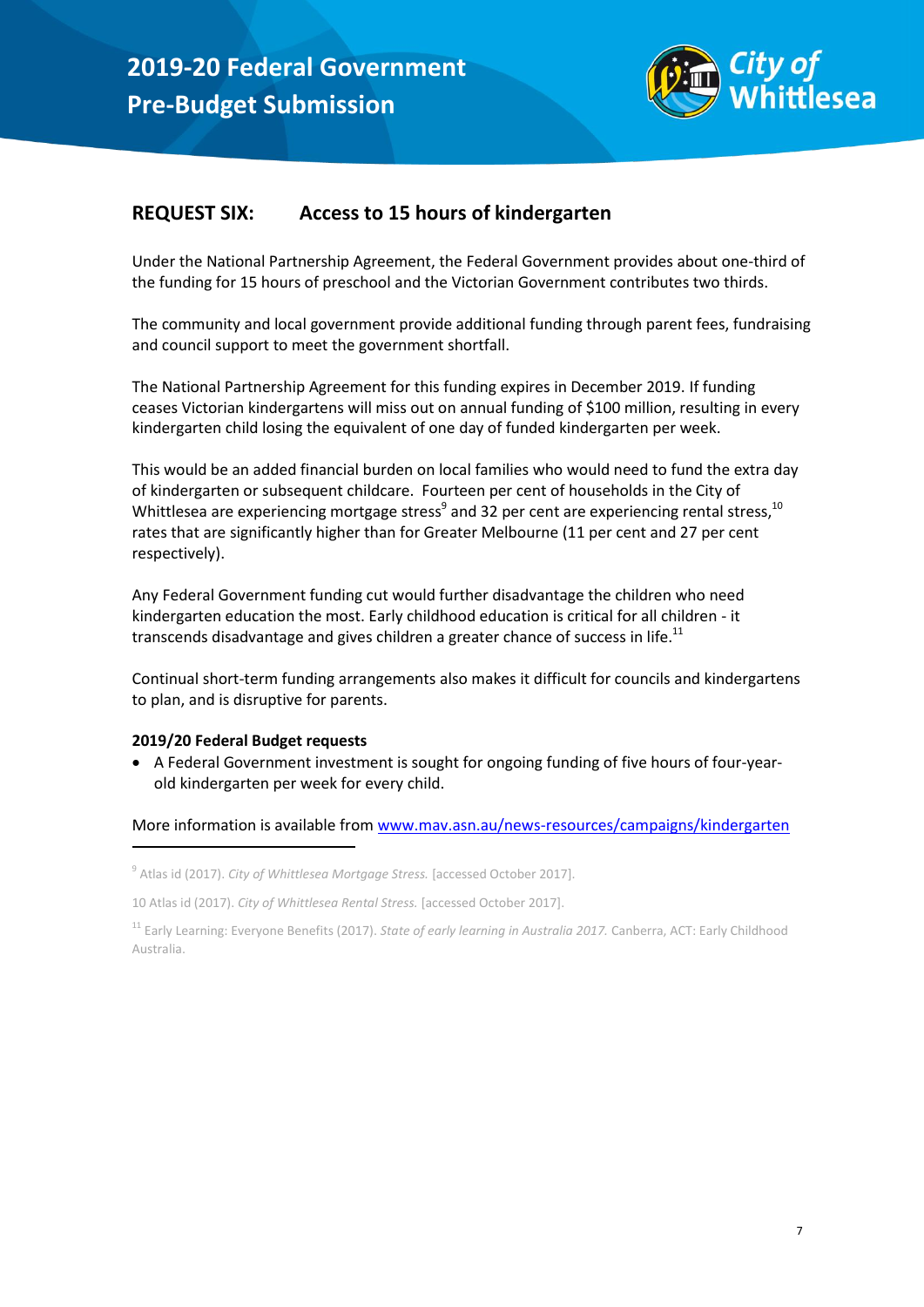

## **REQUEST SEVEN: Reinstate the National Rental Affordability Scheme**

The availability of new rental housing stock that is affordable to lower income households has rapidly declined across Victoria. In the City of Whittlesea this housing stock declined from 64 per cent of all new listings being affordable in Jun 2006 to just 12.3 per cent in 2017.<sup>12</sup>

<span id="page-8-0"></span>The National Rental Affordability Scheme (NRAS) offers tax incentives to investors to build and lease new affordable rental housing to eligible low to moderate income tenants at 20 per cent below market rates.<sup>13</sup> By the end of 2016, NRAS had delivered over 32,000 dwellings (including 5,774 in Victoria).<sup>14</sup> The scheme was an effective supply stimulus that delivered a significant number of new dwellings in a relatively short time period.  $14$  The scheme's discontinuation in 2015/16 was a loss for affordable housing delivery.<sup>[14](#page-8-0)</sup>

<span id="page-8-1"></span>Federal Government commitment is needed to reinstate the NRAS to build on the momentum it generated.<sup>15</sup> Improvements include the development of clear and measurable targets and a demonstrated long-term commitment to the scheme.<sup>[15](#page-8-1)</sup> Current investor interest in the 'build to rent' industry demonstrates the potential for NRAS to continue delivery of long term affordable housing.<sup>16</sup>

<span id="page-8-2"></span>Additionally, around 28,000 Australians will be eligible for special disability accommodation (SDA) funding as part of the National Disability Insurance Scheme (NDIS)<sup>17</sup>. However, there is a huge projected shortfall in this type of housing nationally.<sup>18</sup> The Whittlesea-Wallan area<sup>19</sup> has been identified as having one of the highest projected shortfall rates for SDA in the North Metropolitan Region. Currently, SDA is only available for three of the five people estimated to be eligible for its funding. <sup>[18](#page-8-2)</sup>

Beyond the NDIS-SDA market, there are significantly more people with accessible housing needs creating a growing demand. This includes around 60 per cent of people currently living in supported accommodation who have lower level support needs or are aged 65 years and over.<sup>20</sup>

#### **2019/20 Federal Government Budget request**

1

- A **Federal Government** commitment is needed to provide incentives to stimulate investment in accessible housing.
- A **Federal Government** commitment is needed to support the inclusion of a minimum accessible design standard for housing in the National Construction Code.
- A **Federal Government** commitment is needed to expand the provision of Supported Independent Living (SIL) funding through the NDIS.

<sup>12</sup> Victoria State Government, Department of Health and Human Services, *Rental Report time series data, Affordable lettings by local government area - June 2017,* LGA affordable, all bedrooms. <https://www.dhhs.vic.gov.au/publications/rental-report> [accessed Oct 2017].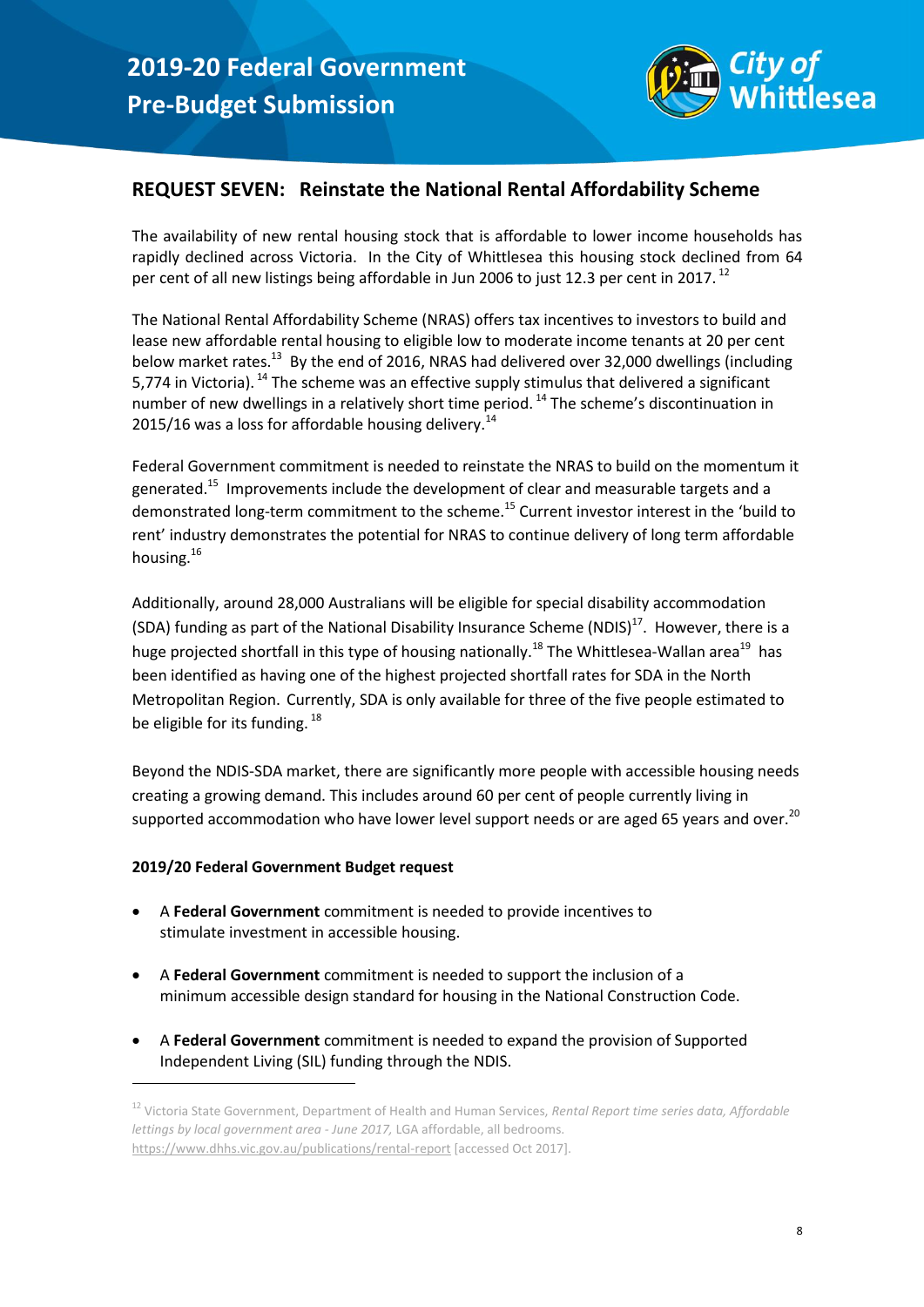

<sup>13</sup> Rowley, S., James, A., Phibbs, P., Nouwelant, R. and Troy, L. (2017) Government led innovations in affordable housing delivery, AHURI Final Report No. 289, Australian Housing and Urban Research Institute Limited, Melbourne,

[http://www.ahuri.edu.au/research/final-reports/289,](http://www.ahuri.edu.au/research/final-reports/289) doi: 10.18408/ahuri-8113101, p 17, citing Rowley, S., James, A., Gilbert, C., Gurran, N., Ong, R., Phibbs, P., Rosen, D. and Whitehead, C. (2016) Subsidised affordable rental housing: lessons from Australia and overseas, AHURI Final Report No. 267, Australian Housing and Urban Research Institute, Melbourne[, http://www.ahuri.edu.au/research/finalreports/267](http://www.ahuri.edu.au/research/finalreports/267) doi:10.18408/ahuri-8104301.

<sup>14</sup> Katrina Raynor, Melbourne School of Design – Transforming Housing, *Delivering Affordable Housing in Melbourne: Actions, Opportunities and Implementation.* 2017 Housing Summit Background paper,

[https://msd.unimelb.edu.au/\\_\\_data/assets/pdf\\_file/0008/2603546/Delivering-Affordable-Housing-in-](https://msd.unimelb.edu.au/__data/assets/pdf_file/0008/2603546/Delivering-Affordable-Housing-in-Melbourne_0.pdf)Melbourne O.pdf [accessed October 2017].

<sup>15</sup> Rowley, S., James, A., Gilbert, C., Gurran, N., Ong, R., Phibbs, P., Rosen, D. and Whitehead, C. (2016) Subsidised affordable rental housing: lessons from Australia and overseas, AHURI Final Report No. 267, Australian Housing and Urban Research Institute, Melbourne[, https://www.ahuri.edu.au/research/final-reports/267](https://www.ahuri.edu.au/research/final-reports/267) doi:10.18408/ahuri-8104301

<sup>16</sup> Carolyn Cummins, *Build to rent emerging as \$300b housing Industry*, Sydney Morning Herald, 14 September 2017.

<sup>17</sup> Productivity Commission (2011), *Disability Care and Support Report Vol2 No. 54*

<sup>18</sup> SGS Economics & Planning (2018), *Specialist Disability Accommodation: Market Insights*, The Summer Foundation, Box Hill Melbourne.

<sup>19</sup> Australian Bureau of Statistics - Statistical Area

1

<sup>20</sup> Araluen, Housing and Support Roadshow, Greensborough 2018, www.araluen.org.au